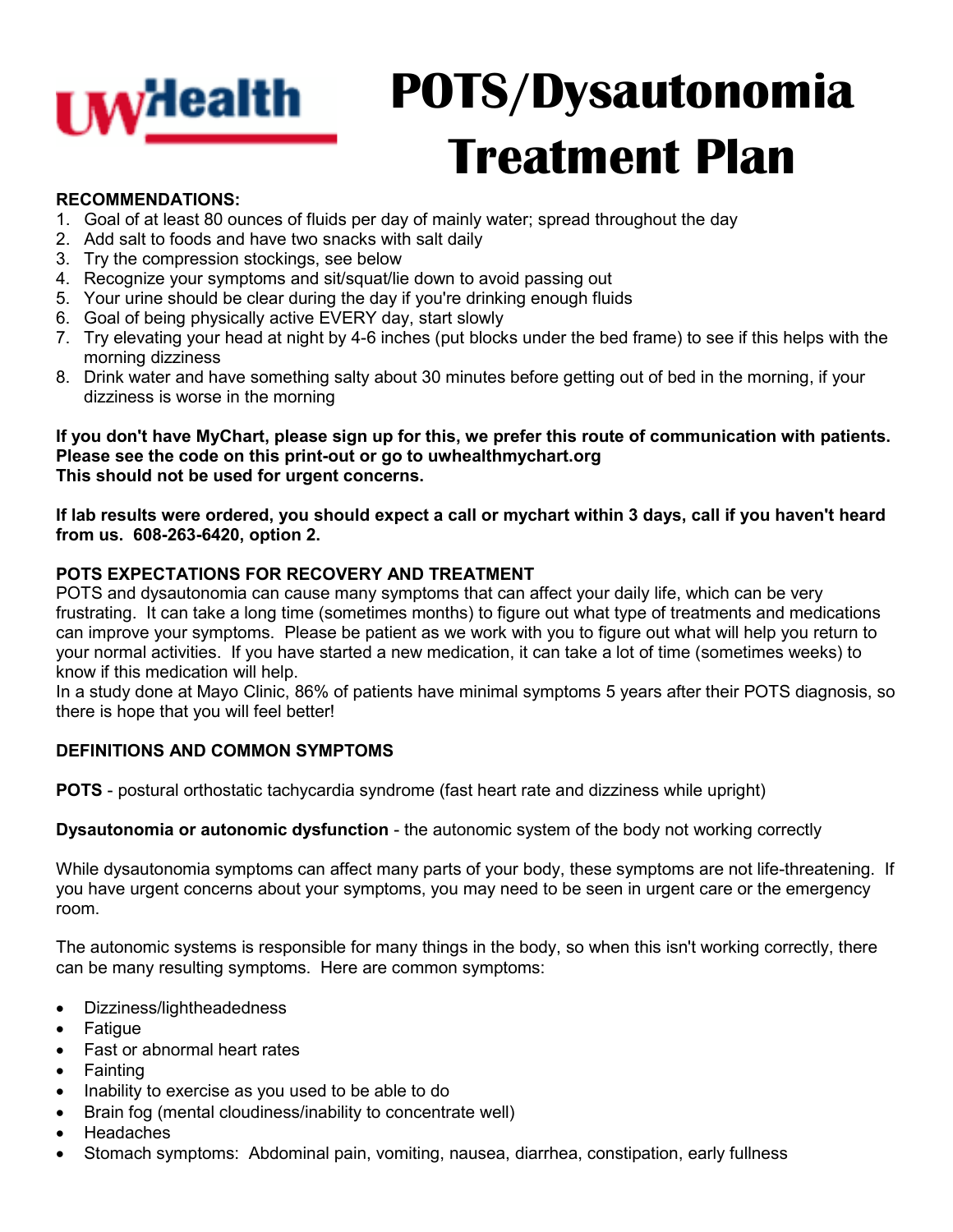- Sensitivity to hot or cold
- Purple and splotchy arms and legs (venous pooling)
- Abnormal sweating too much or too little

If you have bothersome headaches or stomach symptoms, please contact your primary care provider and they will contact me if needed. Sometimes referrals to our Headache Clinic and/or GI clinic may be needed.

## **FLUIDS**

Increased fluid intake is one of the MOST important things to do to help your symptoms of POTS. This increases the amount of fluid in your body, making it easier for your blood to get to your head to help you feel less dizzy. You will not necessarily feel thirsty, but it's still important to keep drinking until you reach your daily goal of fluid intake.

You should drink at least 80 ounces of water throughout the day, more if it's hot outside or you're doing sports or exercise. This should be mostly water, some non-fat milk, and a maximum of 8 oz. of juice or sports drinks daily is fine to include. There are apps that can help you track your fluid intake and remind you if you're not drinking enough. Try the Plant Nanny app (free)!

#### **SALT**

Many people try to avoid extra salt in food. Most people need about 2300 mg of sodium daily. In people who get lightheaded, dizzy, or have POTS (postural orthostatic tachycardia syndrome), adding salt can sometimes help with their symptoms. Salt and sodium are often used in place of each other, but are different. One gram of salt has about 388mg of sodium.

A guideline is to aim for a total of 1 tsp of salt in the morning and 1 tsp in the early evening.

#### **How can I add salt to my diet?**

**Sprinkle salt on your favorite foods.** 1/4 teaspoon of salt has 575 mg of sodium.

Try adding  $\frac{1}{4}$  teaspoon of salt to:

- o Sliced cucumbers or tomatoes
- o Watermelon wedges
- o Sliced apple or banana with peanut butter
- o Scrambled eggs
- o Air-popped popcorn
- o Edamame (soy beans) or kale chips made with soy sauce

**Choose salty drinks, aim for 80 oz. of fluids everyday. Fluids with extra salt are:** tomato juice, tomato soup or warm broth. Drinks high in electrolytes, such as low calorie G2™, Powerade Zero™, and Propel™, can also be helpful (limit to 8 to 12 ounces per day). Make water your number one drink.

#### **Enjoy a salty snack. High salt snacks include:**

- o Baked potato chips or pretzels
- o Tortilla chips with salsa
- o Cottage cheese with tomato or fresh fruit
- o Beef or turkey jerky
- o Pickles
- o Olives
- o Salted nuts or seeds
- o Raw vegetables with dip

#### **Salt Tablets/Pills**

If your dizziness/fainting doesn't improve with salt in your diet, or your provider recommends them, some people can feel better by taking salt tablets or pills.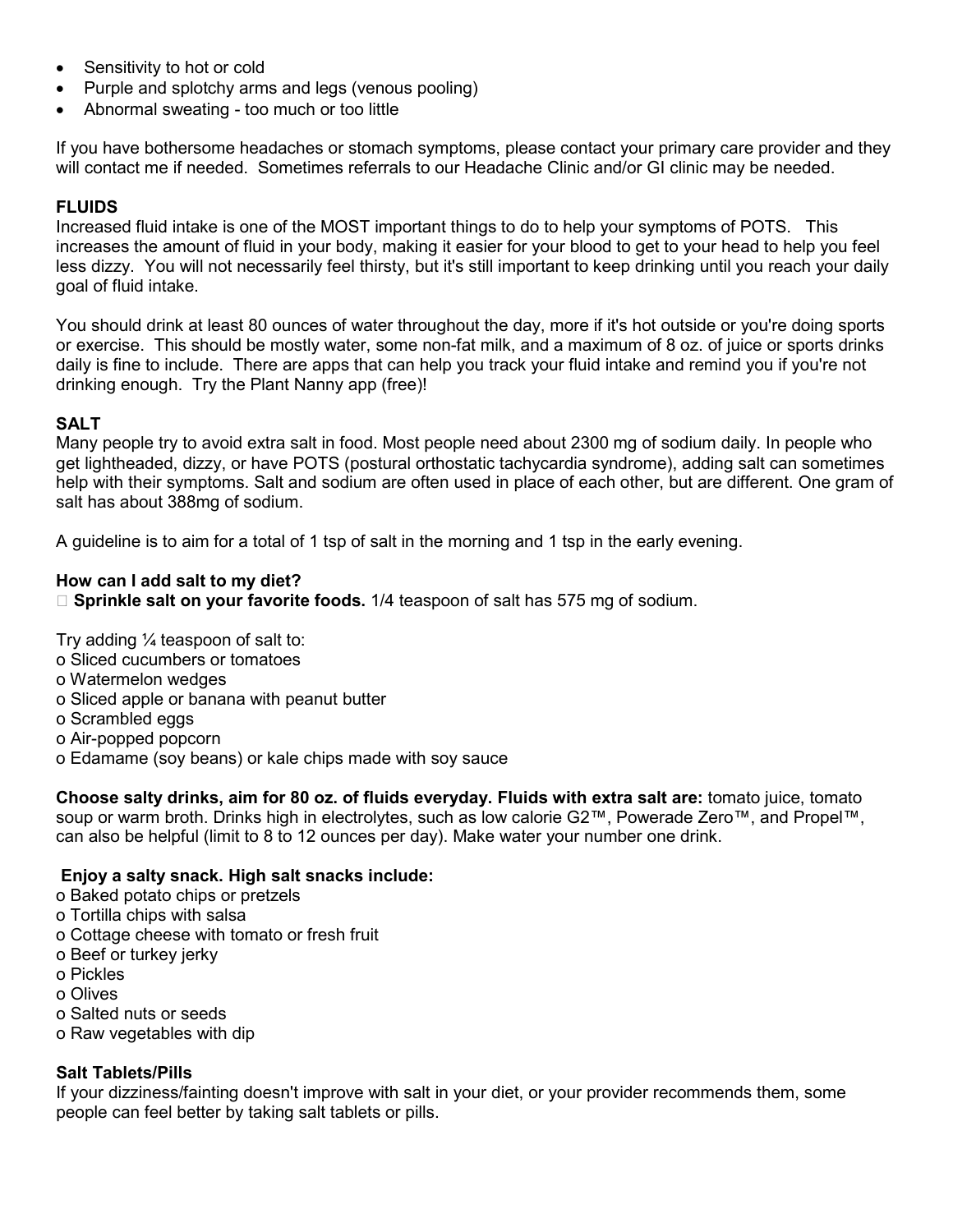These can be purchased over the counter. Many pharmacies have salt tablets, 1 gram each. These should be taken with meals (can cause stomach upset), take 1-2 with each meal. Another type is called Thermotabs, these can be easier on the stomach, take 2 with each meal.

Another type of salt tablet is Vitassium or Salt Stick, these also have other electrolytes. These include some other electrolytes along with sodium chloride (salt). Take 2 tablets with each meal. These can sometimes be better tolerated if the regular salt tablets irritate your stomach.

Nutrition clinics for UW Hospital and Clinics (UWHC) and American Family Children's Hospital (AFCH) can be reached at: **(608) 890-5500** 

#### **EXERCISE**

**Another one of the MOST important thing to help you recover from POTS is exercise. Studies (Dr. Levine) have shows that when people with POTS do a regular exercise routine, they feel much better It can take a while (sometimes months!) before you feel the results of exercise, so don't give up!** 

**Start very slowly, exercise 5 minutes twice per day. Every week increase your exercise time by 3 minutes. Most patients with POTS feel better doing exercises that are recumbent (sitting down, such as using a stationary bike, rowing machine, or swimming).** 

**For a specific plan for exercise, search for "CHOP POTS exercise", or: http://www.dynainc.org/docs/chop\_modified\_dallas\_pots\_exercise\_program.pdf** 

#### **SLEEP**

Many people with POTS have difficulty sleeping. Here are some things that may help:

- Lower the lights one hour before bedtime
- Do a relaxing activity, such as reading under low light, massage, meditation, yoga, stretching, or a warm bath.
- Turn off the television, computer and video games, and stop cell phone use.
- When it is time for bed, the room should be dark (no night lights) and cool, but not cold.
- Have a consistent bedtime and amount of sleep (10-14 hours for adolescents)

#### **HEAT INTOLERANCE**

Many people with POTS have worse symptoms when they're hot. These are some things that may help:

- A cooling vest is a vest with gel inserts that can be cooled in the freezer, then inserted into the vest and worn when it is hot outside. There are also evaporative cooling vests, as well. Patients who cannot tolerate the heat often appreciate these. Some insurance companies may cover these with a prescription. These can be purchased online.
- Frogg Togg towels can also help keep you cool, these can be purchased online

#### **COMPRESSION STOCKINGS**

The compression stockings can help symptoms of dizziness/fainting as this can make It easier for blood to return to your head/heart. They are most effective if worn during the day when you're upright, they should be taken off at night. Try them consistently for 1-2 weeks before you decide whether they're helpful or not.

Thigh high or waist high stockings are more effective than knee high stockings. They should have at least 30 mmHg of compression. Some people have tried athletic knee high compression stockings (can be purchased online or from sporting good stores). These often come in more colors/patterns. Although not as strong as medical compression stockings, these can be effective in helping with symptoms in some people.

Please call your insurance and ask where you can get the compression stockings if you would like extra pairs. If you have any questions/issues, please contact our case manager: 608-890-8375.